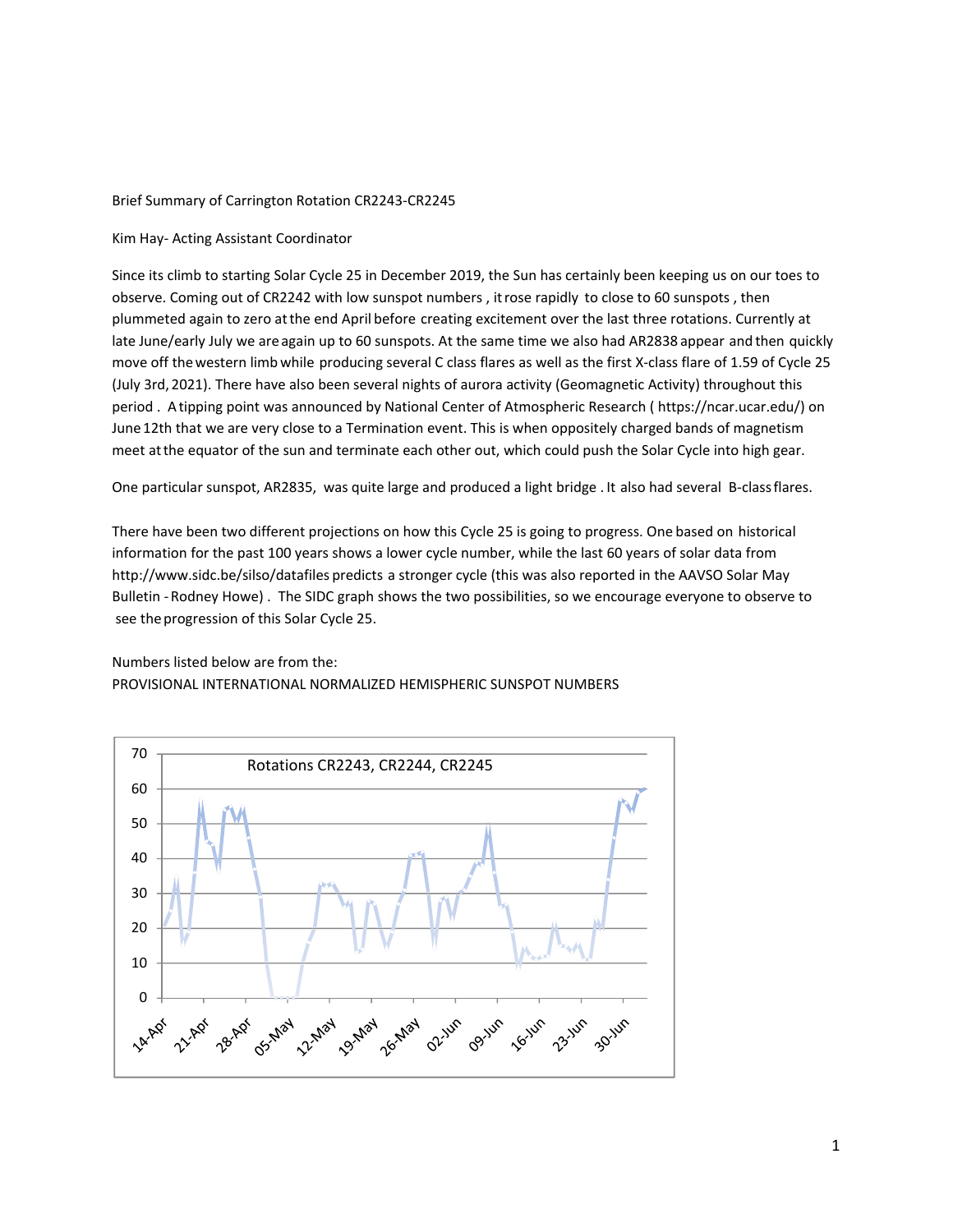- CR2243 April 14, 2021‐ May 10, 2021
- CR2244 May 11, 2021 ‐ June 6, 2021
- CR2245 June 7, 2021‐ July 3, 2021



# http://www.sidc.be/images/wolfjmms.png

SILSO graphics (http://sidc.be/silso) Royal Observatory of Belgium 2021 July 2